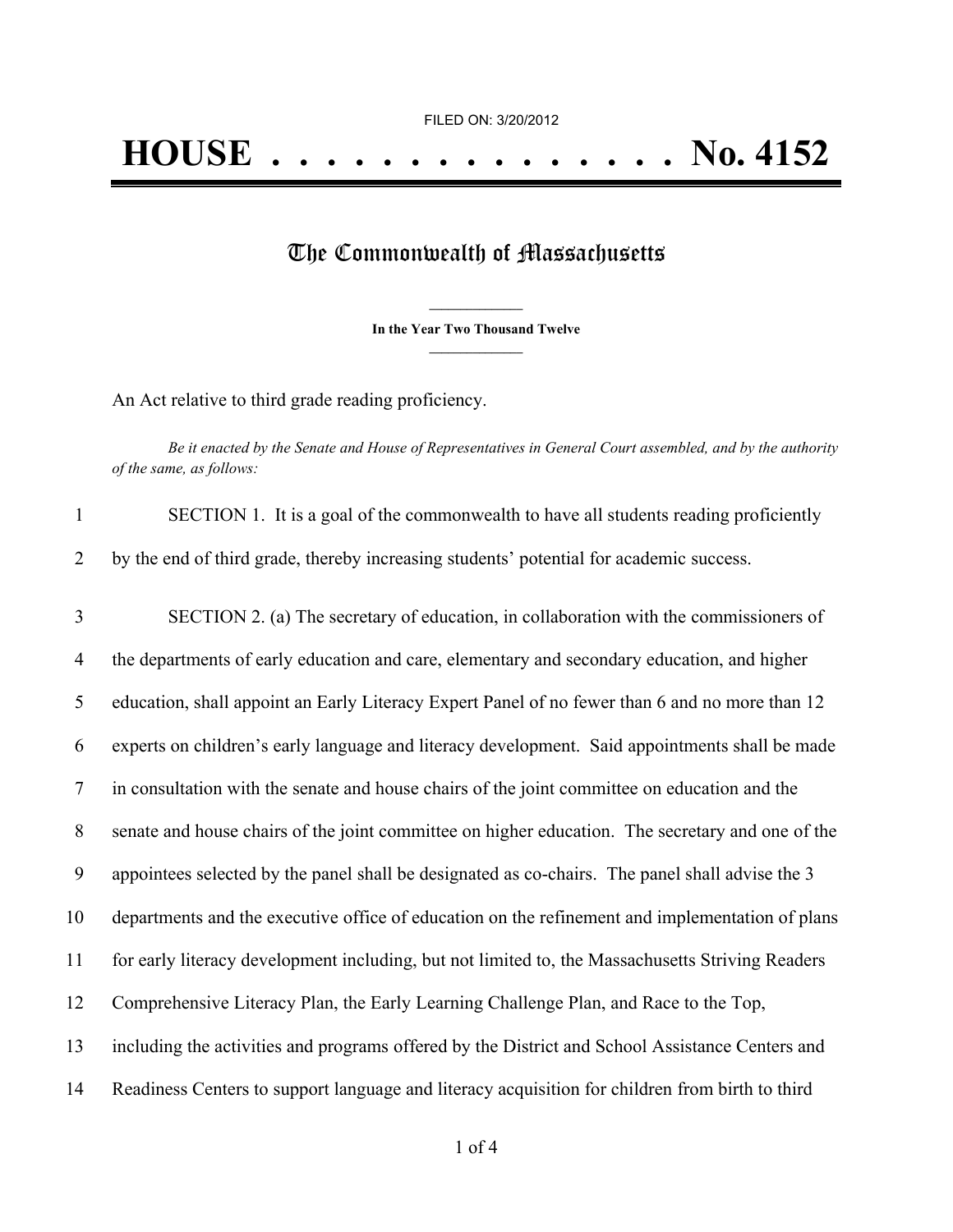grade, inclusive. The council shall conduct its first meeting not more than 60 days after the effective date of this act. The panel shall meet not less than 4 times annually for the first 4 years following the effective date of this act. The panel shall then continue to meet for a time period to be determined by the panel co-chairs. Panel members, with the exception of the panel co-chairs, shall each be appointed for a term of 4 years. No member, with the exception of the panel co- chairs, shall serve for more than 2 consecutive terms. The members of the panel shall serve without compensation but may be reimbursed for expenses necessarily and reasonably incurred in the performance of their duties. Panel members shall not, by virtue of their membership, be deemed state employees under chapter 268A of the general laws.

 (b) The panel shall make recommendations to the secretary and the commissioners of the departments of early education and care, elementary and secondary education, and higher education on the alignment, coordination, and implementation of, but not limited to, the following areas:

 (1) comprehensive curricula on language and literacy development for children in early education and care programs and grades pre-kindergarten to third grade, inclusive, that (i) is anchored in rich content to be studied through thematic units; (ii) uses a wide variety of types of text to support content under study; (iii) emphasizes the role of oral language and discussion in promoting early reading skills; and (iv) contains a balanced instructional design focused on developing both meaning-based skills, such as comprehension, conceptual knowledge, vocabulary, and code-based skills, such as letter knowledge, letter sounds and word reading;

of 4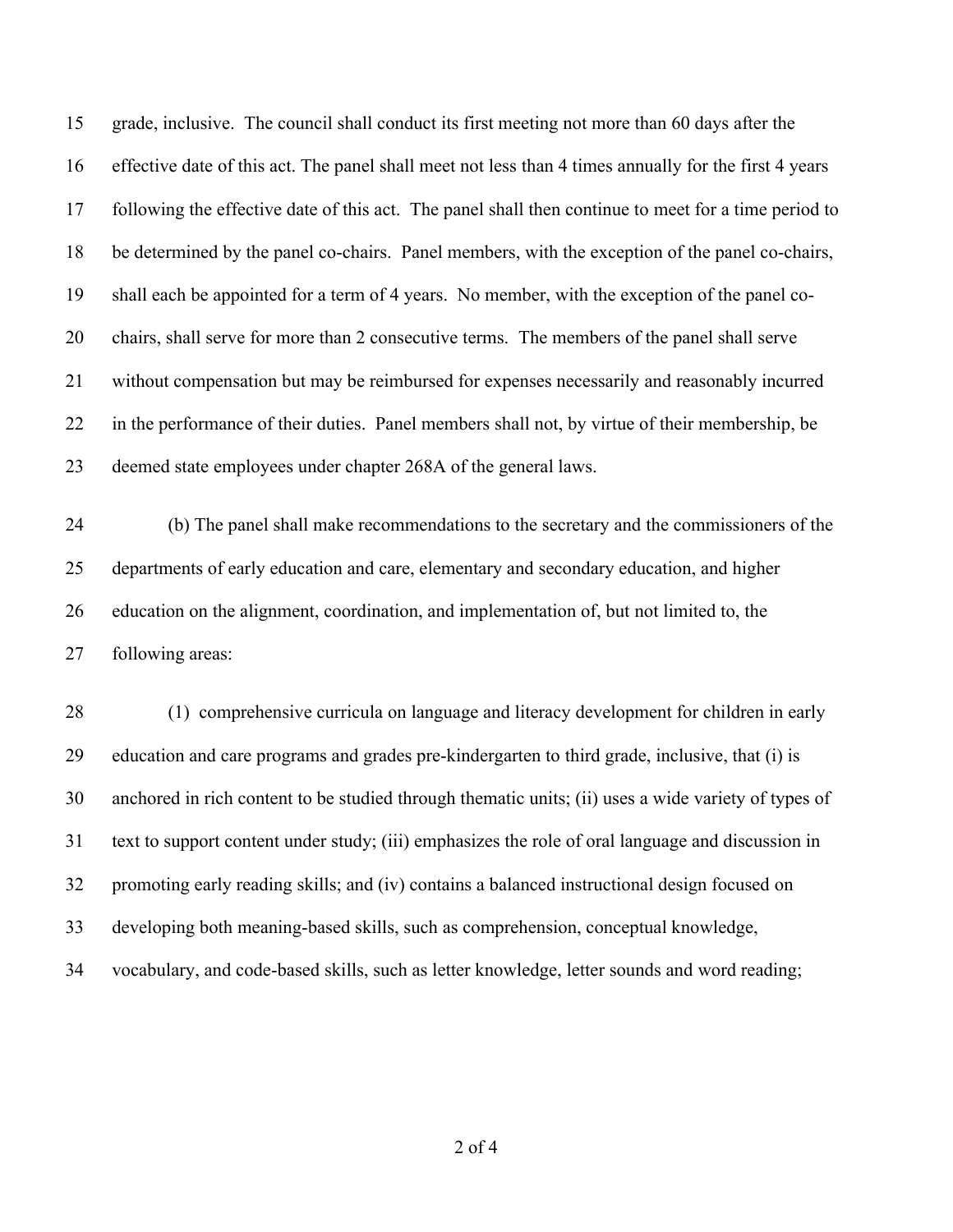(2) effective instructional practices to promote children's language and literacy development in early education and care programs and grades pre-kindergarten to third grade, inclusive, including tiered instructional strategies and materials;

 (3) pre-service and in-service professional development and training for educators on language and literacy development, the administration of screenings and assessments, and the analysis of data gained through screenings and assessments to make instructional decisions to improve language and literacy acquisition in young children;

 (4) developmentally appropriate screening and assessment to monitor and report on children's progress toward achieving benchmarks in language and literacy development across educational levels prior to third grade and measuring school readiness and children's reading proficiency from pre-kindergarten to third grade;

- (5) family partnership strategies for improving the quality, frequency, and efficacy of home-school interactions to support children's literacy and language development, as well as for building community capacity to support family literacy practices; and
- (6) action steps to implement the recommendations contained in "Turning the Page: Refocusing Massachusetts for Reading Success" by Nonie Lesaux.

 The panel shall also advise on leveraging existing and new federal grant opportunities and private funding to support language and literacy acquisition for children from birth to third grade, inclusive. Subject to appropriation, the secretary and commissioners may appoint personnel necessary to coordinate the activities of the panel and provide administrative support as needed.